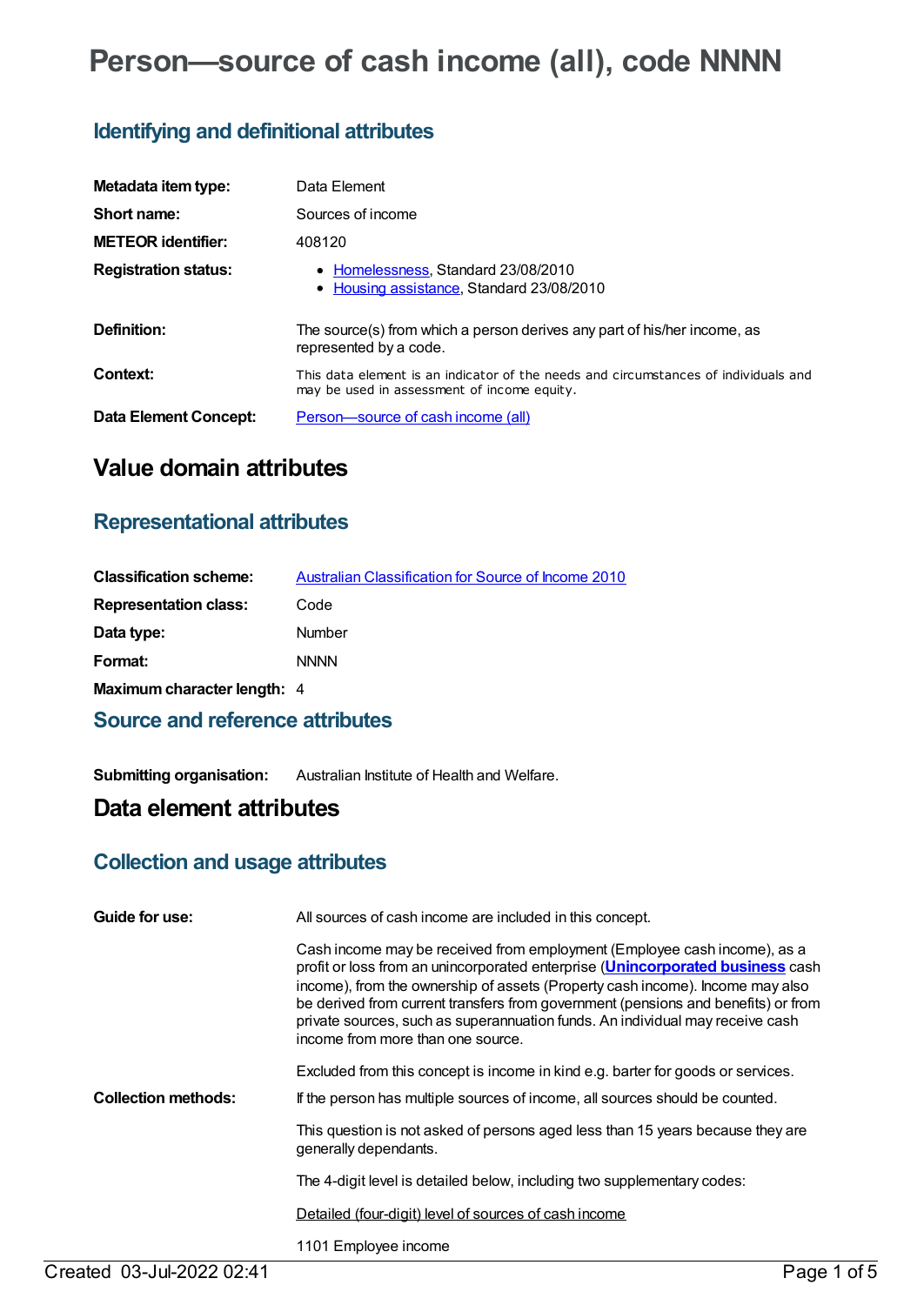#### Unincorporated business income

Age pension

Newstart Allowance

Service pension (DVA)

Disability support pension (Centrelink)

Wife Pension

Sickness allowance

Widow Allowance (Centrelink)

Special Benefit

Partner Allowance

Carer Payment

Family Tax Benefit

War Widow(er)'s Pension (Including income support supplement) (DVA)

Disability Pension (DVA)

Parenting Payment

Carer Allowance

Youth allowance

Austudy/ABSTUDY

Pensions and allowances from overseas governments

Other Government pensions and allowances nec (not elsewhere classified)

Interest

Dividends

Rent

Royalties

Investment income nec

Superannuation pensions and annuities

Workers' compensation

Payments from accident/sickness insurance

Transfers from other households

Scholarships

Other current transfers nec

Other income nec

Nil income

Not stated/not known/inadequately described

### **Relational attributes**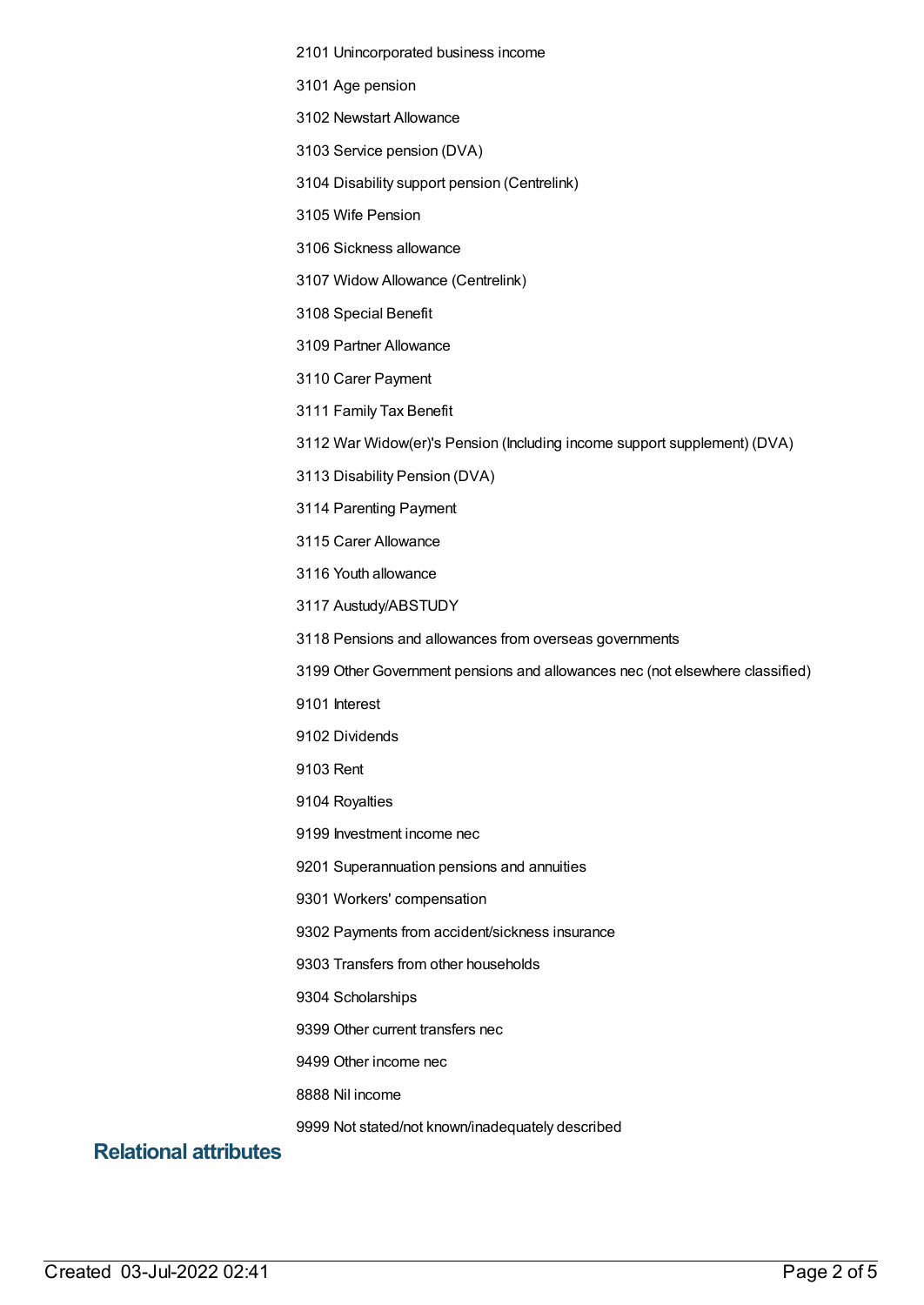#### **Related metadata references:**

See also Person-main source of income

• [Disability](https://meteor.aihw.gov.au/RegistrationAuthority/16), Standard 28/09/2016

See also [Person—source](https://meteor.aihw.gov.au/content/321061) of cash income (principal)

- [Community](https://meteor.aihw.gov.au/RegistrationAuthority/1) Services (retired), Standard 29/04/2006
- [Disability](https://meteor.aihw.gov.au/RegistrationAuthority/16), Superseded 28/09/2016
- Housing [assistance](https://meteor.aihw.gov.au/RegistrationAuthority/11), Standard 10/02/2006

See also Person-source of cash income (principal), code N

• [Community](https://meteor.aihw.gov.au/RegistrationAuthority/1) Services (retired), Standard 29/04/2006

# **Implementation in Data Set**

**Specialist [Homelessness](https://meteor.aihw.gov.au/content/398238) Services NMDS 201[1Homelessness](https://meteor.aihw.gov.au/RegistrationAuthority/14), Superseded Specifications:** 01/05/2013 Housing [assistance](https://meteor.aihw.gov.au/RegistrationAuthority/11), Superseded 01/05/2013

*Implementation start date:* 01/07/2011

*DSS specific information:*

**Note that this data element is designed specifically to reference the ABS Sources of income standard variable. Consequently, the value domain definitions explicitly exclude anyone aged under 15; effectively this reflects the scope of ABS collections. If information on children under 15 years old who present, is sought for the Specialist Homelessness Services NMDS, these persons may also be asked the sources of income questions. However, they should be filtered using the Age data element fromany returns intended to retain compatibility with ABS data.**

**For the purposes of the SHS collection the following list is used which aggregates to the ABS Sources of Income Classification.**

**Government pensions and allowances**

**Newstart Allowance**

**Parenting Payment**

**Disability support pension (Centrelink)**

**Youth allowance**

**Age pension**

**Austudy/ABSTUDY**

**Disability Pension (DVA)**

**Service pension (DVA)**

**War Widow(er)'s Pension (Including income support supplement) (DVA)**

**Sickness allowance**

**Carer Allowance**

**Carer Payment**

**Other government pensions and allowances**

**Other sources of income**

**Employee income**

**Unincorporated business income**

### **Other income nec**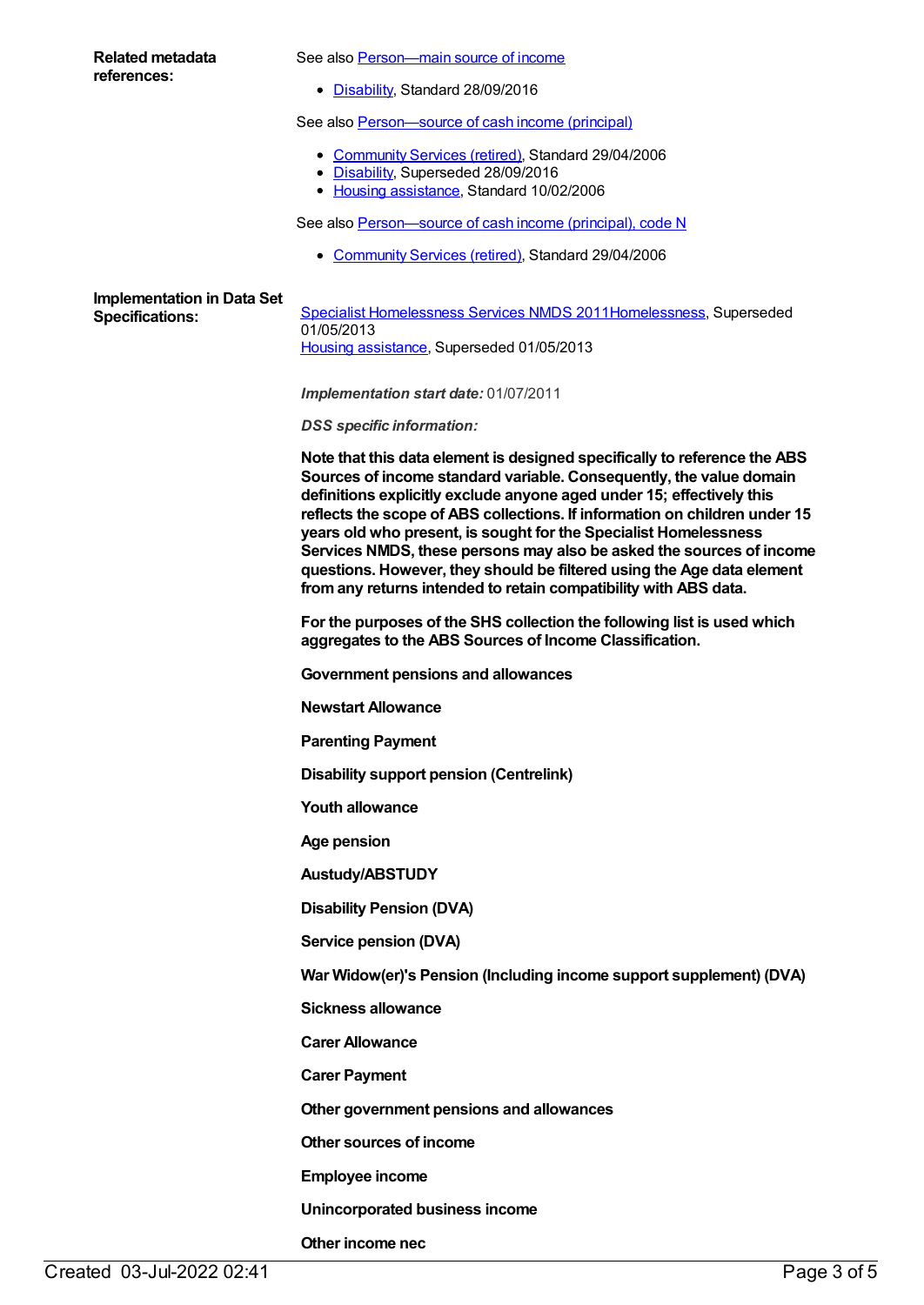#### **Nil income**

#### **Not stated/not known/inadequately described**

**In the Specialist Homelessness Services NMDS, this data element is collected four times, for the following points in time:**

- **one week before the start of the support period (the Service episode —episode start date, DDMMYYYY);**
- **at the date of presentation;**
- **at the end of the reporting period (the Service event—last service provision date, DDMMYYYY); and**
- **at the end of the support period (the Service episode—episode end date, DDMMYYYY).**

**Only one permissible value is selected in each case.**

Specialist [Homelessness](https://meteor.aihw.gov.au/content/508954) Services NMDS 2012-1[3Homelessness](https://meteor.aihw.gov.au/RegistrationAuthority/14), Superseded 01/05/2013 Housing [assistance](https://meteor.aihw.gov.au/RegistrationAuthority/11), Superseded 01/05/2013

*Implementation start date:* 01/07/2012

*Implementation end date:* 30/06/2013

*DSS specific information:*

**Note that this data element is designed specifically to reference the ABS Sources of income standard variable. Consequently, the value domain definitions explicitly exclude anyone aged under 15; effectively this reflects the scope of ABS collections. If information on children under 15 years old who present, is sought for the Specialist Homelessness Services NMDS, these persons may also be asked the sources of income questions. However, they should be filtered using the Age data element fromany returns intended to retain compatibility with ABS data.**

**For the purposes of the SHS collection the following list is used which aggregates to the ABS Sources of Income Classification.**

**Government pensions and allowances**

**Newstart Allowance**

**Parenting Payment**

**Disability support pension (Centrelink)**

**Youth allowance**

**Age pension**

**Austudy/ABSTUDY**

**Disability Pension (DVA)**

**Service pension (DVA)**

**War Widow(er)'s Pension (Including income support supplement) (DVA)**

**Sickness allowance**

**Carer Allowance**

**Carer Payment**